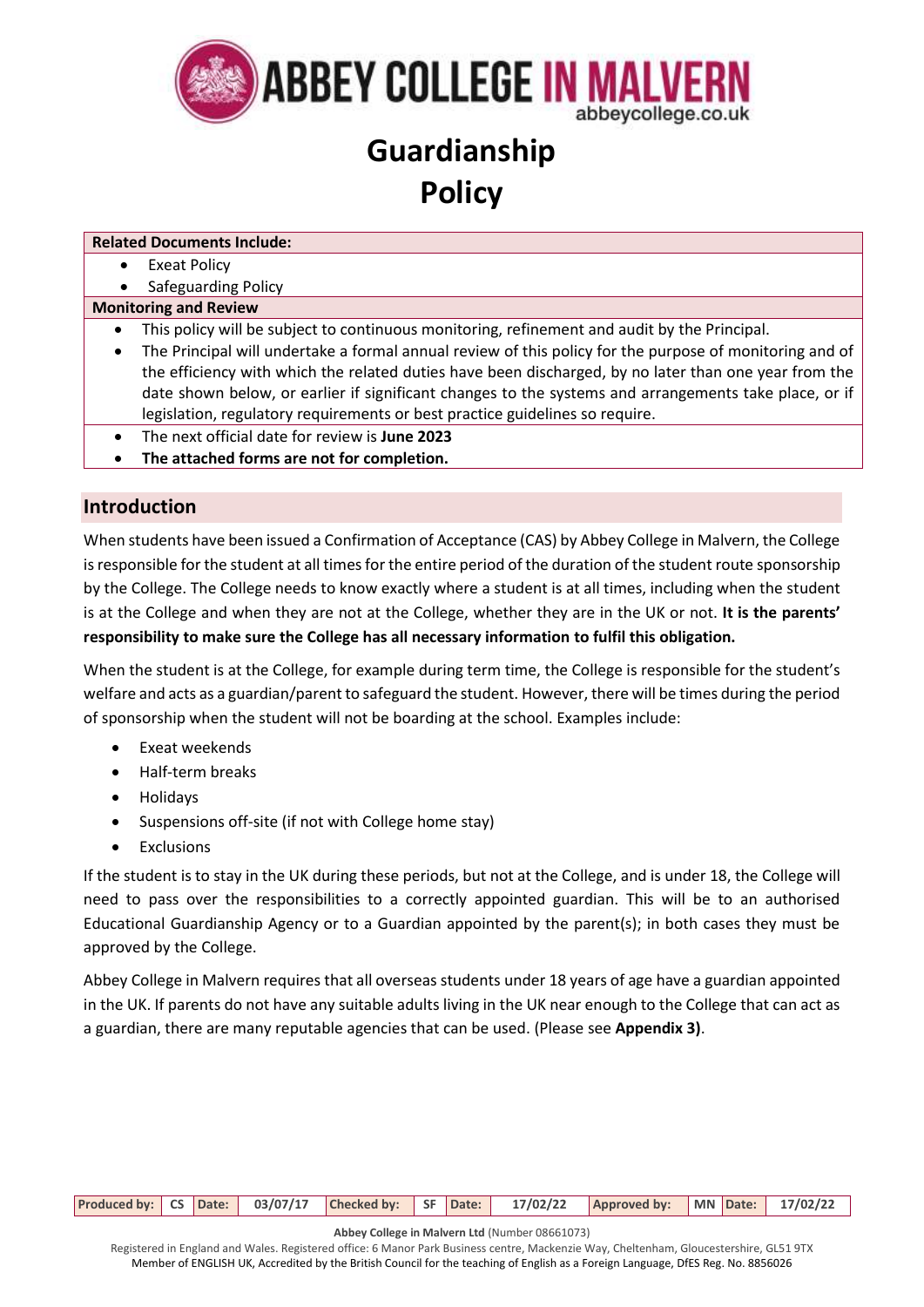

## **The Role of an Educational Guardianship Agency or Appointed Guardian**

The 'Guardian', (whether individually appointed or an agency), will be expected to meet the following requirements:

- Provide 24-hour point of contact for the parents, the student and the College.
- Be a UK resident and spend the majority of their time in the UK so fully available as a guardian.
- Reside within a reasonable travelling distance from the College by either car or public transport.
- Be over 25 years old and should not be a full-time pupil.
- Act with delegated parental authority in the case of emergencies or crisis and in other matters agreed by the parents.
- Be prepared to accommodate the student immediately in the event of suspension or expulsion from the College.
- In the event of a health issue happening while the student is under their care, make appropriate arrangements for any necessary medical treatment.
- To collect the student from and deliver to airports/the College at the start of term, half terms and end of term or make suitable alternative arrangements.
- Provide both pastoral and educational support.
- Have respect for the rights, religion and customs of the student.
- Liaise with the College and the parents about all holiday and Exeat arrangements.
- Inform the College in writing about all details of travel and accommodation arrangements transportation and accompanying person (if relevant) and exact address/contact number. This must be made prior to the student leaving the College for overnight stays, weekends away, halfterm trips, holidays or any other reason for spending time away from the College.
- Communicate with the College on a regular basis about the progress and welfare of the student.
- Follow, what is commonly regarded as, best practice in guardianship and (where appropriate) hosting of international students.

## **An Appointed Guardian or Guardianship Agency**

A guardian appointed by the parent(s) for students under 18 years of age may be a nominated friend of the family or another family member, or may be employed by a professional Guardianship Agency to whom the parent is happy to entrust the responsibility, as long as the entrusted person is fully aware of what it means to accept the responsibility, what they must do as a guardian, and is willing to sign documents to acknowledge this.

An Appointed Guardian must:

- have a clear agreement with the parent(s) about the expected responsibilities
- be willing to comply with all conditions of being a guardian
- supply relevant identification of all over 18 people staying in the same accommodation (if student stays with the guardian)

For parents who wish to use a Guardianship Agency it is recommended that parents choose a reputable agency that is accredited by AEGIS (the Association of Educational Guardians for International Students). Please see **Appendix 3** for website details and a list of accredited agencies that serve the Malvern area.

|  |  |  | Produced by: CS Date: 03/07/17 Checked by: SF Date: 17/02/22 Approved by: MN Date: 17/02/22 |  |  |
|--|--|--|---------------------------------------------------------------------------------------------|--|--|
|  |  |  |                                                                                             |  |  |

**Abbey College in Malvern Ltd** (Number 08661073)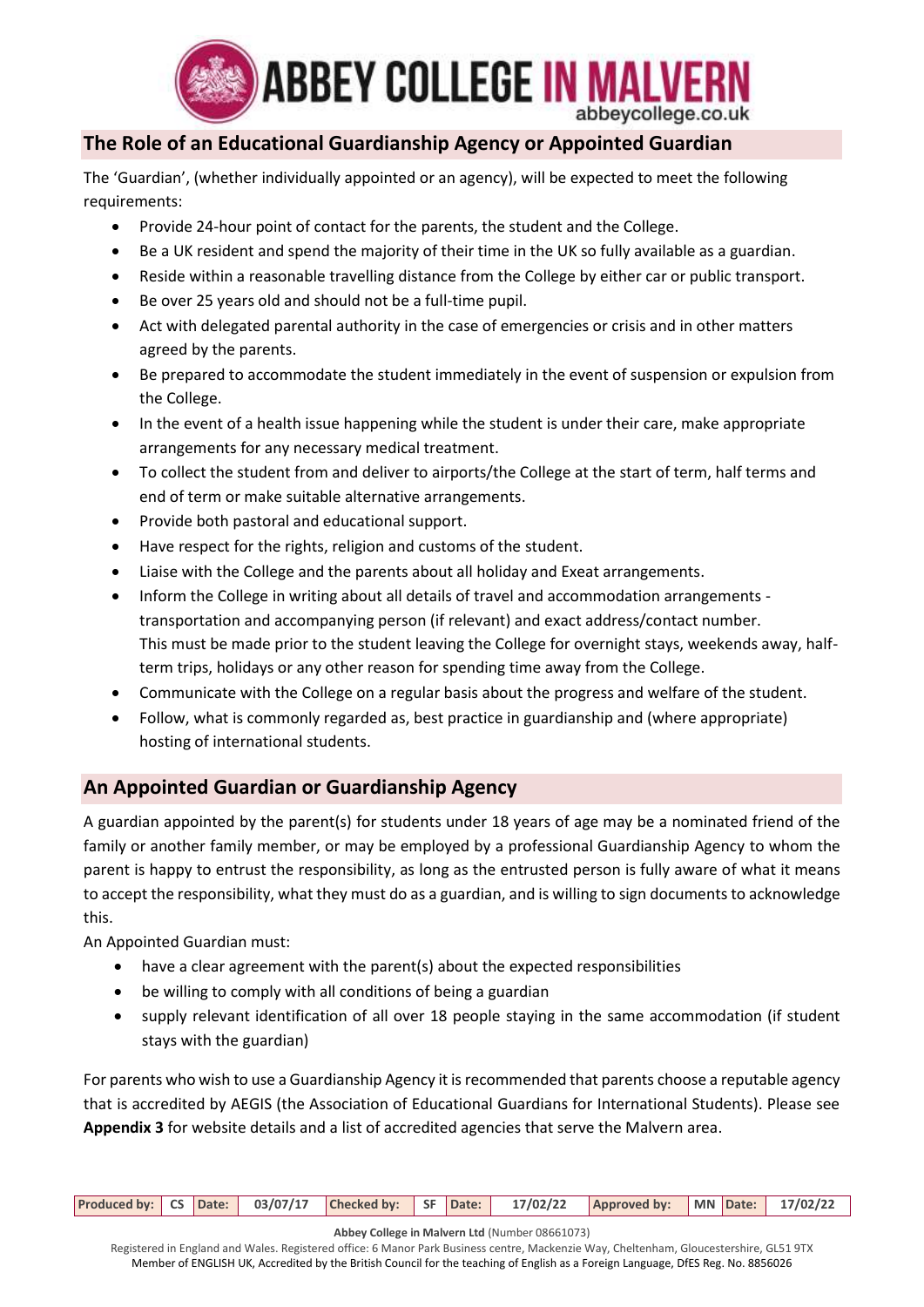

## **Responsibilities of the Parent in Appointing a Guardian**

The parent must:

- Appoint a suitable guardian
- Supply the College with written evidence of the responsibilities they have delegated to the appointed guardian (See **Appendix 1**: Guardian Nomination and **Appendix 2**: Guardian Agreement)
- Undertake to ensure the College is at all times provided with full details and contact information (including a contact telephone number) for all periods that the student is not residing at the College

Please note:

- The choice of the guardian is entirely the responsibility of the parent(s)
- The College has no legal responsibility for any guardian arrangements
- The College expects the guardian arrangements to satisfy the expectations detailed in this Policy

## **Necessary Documents to Complete**

All students of whatever age need a completed Exeat Form approved by the Principal (or cover manager) before being allowed to leave for weekend exeats. (See **Appendix 4**: Exeat Form).

All students of whatever age need to provide a completed Holiday Form (See **Appendix 5**: Holiday Form).

Student Route Visa students under 18yrs of age **cannot make holiday arrangements without parental consent.**

- Parents must inform the College of the date and time of travel and copy of the flight ticket.
- Parents/guardians must ensure that suitable travel arrangements are in place for any exeat.

## **Private Fostering**

- During the holidays if the student is under 16 years old (or under 18 years old if disabled) and stays on a full-time basis with adults, who are not his/her parents or a close relative, for a period of more than 28 days this is classed as private fostering. A close relative is defined as a brother, sister, aunt or uncle, (meaning the brother or sister of the mother or father), grandparent, mother or father.
- The college cannot make private fostering arrangements for students. If parents choose to make such an arrangement they have a duty to notify the Local Children's services offices in the UK local authority where the child is residing of the private fostering arrangement so that checks can be made. As the student's visa sponsor, the college will notify the Local Children's services offices in the UK local authority where the child resides of any private fostering arrangements made for our students.

## **What if No Guardian?**

If the parent(s) do not supply a suitable guardian at the College's request, the College reserves the right to exclude the student until the parent(s) organise a guardianship arrangement that is approved by the College.

**Produced by: CS Date: 03/07/17 Checked by: SF Date: 17/02/22 Approved by: MN Date: 17/02/22**

**Abbey College in Malvern Ltd** (Number 08661073)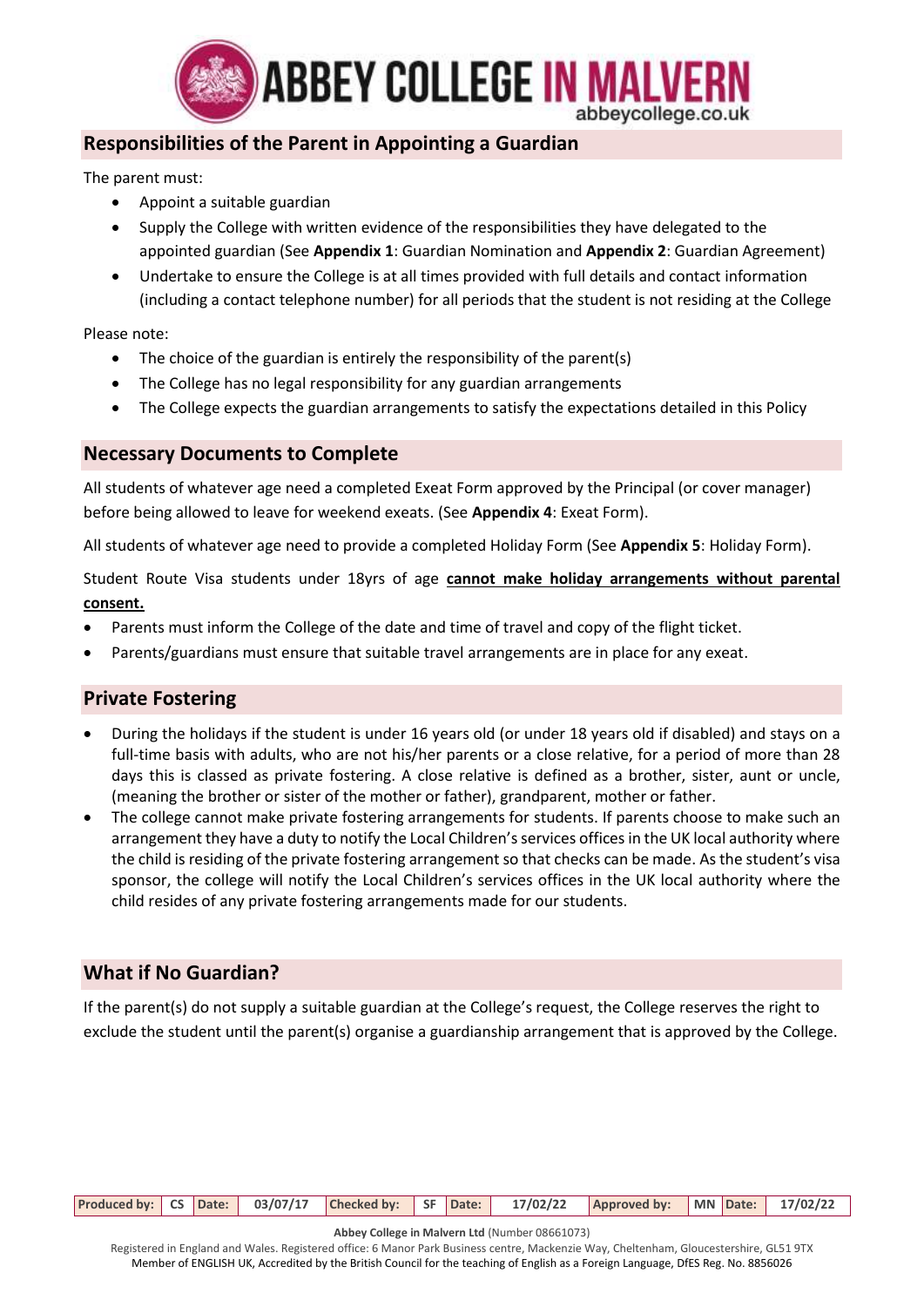

# **Appendix 1 Guardian Nomination**

This form is to completed by parents to confirm the identity of the person they have appointed as guardian. The form should be sent to the Registrar before the student starts in the College.

#### Please complete in BLOCK CAPITALS

| <b>Name of Student</b>                                                                                                                                                                    |                                                                                                                                                                                                               |               |  |
|-------------------------------------------------------------------------------------------------------------------------------------------------------------------------------------------|---------------------------------------------------------------------------------------------------------------------------------------------------------------------------------------------------------------|---------------|--|
| <b>Name of Guardian</b>                                                                                                                                                                   |                                                                                                                                                                                                               |               |  |
| <b>Number of Residents at Guardian</b><br>Household Over the Age of 18                                                                                                                    |                                                                                                                                                                                                               |               |  |
| <b>Address of Guardian in UK Please</b><br>attach proof of address e.g. utility<br>bill/driving licence                                                                                   |                                                                                                                                                                                                               |               |  |
| Home Tel no. of Guardian                                                                                                                                                                  |                                                                                                                                                                                                               | <b>Mobile</b> |  |
| <b>Email of Guardian</b>                                                                                                                                                                  |                                                                                                                                                                                                               |               |  |
| <b>Relationship to Student</b><br>Please note students under 16 can<br>only stay with a direct relative, an<br>accredited/approved educational<br>guardian or registered foster<br>carer. |                                                                                                                                                                                                               |               |  |
| <b>Guardian Passport Number &amp;</b><br><b>Country of Origin</b><br>Please attach copy                                                                                                   |                                                                                                                                                                                                               |               |  |
|                                                                                                                                                                                           | I authorize the person named above to be the guardian for my son/daughter and to undertake the<br>following responsibilities during the entire period he/she is attending Abbey College in Malvern, including |               |  |

following responsibilities during the entire period he/she is attending Abbey College in Malvern, including holidays:

- Provide 24-hour point of contact for the parents, the student and the College.
- Act with delegated parental authority in the case of emergencies or crisis and in other matters agreed by the parents.
- Be prepared to accommodate the student immediately in the event of suspension or expulsion from the College.
- In the event of a health issue happening while the student is under their care, make appropriate arrangements for any necessary medical treatment.
- To collect the student from and deliver to airports/the College at the start of term, half terms and end of term or make suitable alternative arrangements.
- Provide both pastoral and educational support.
- Have respect for the rights, religion and customs of the student.
- Liaise with the College and the parents about all holiday and Exeat arrangements.
- Inform the College in writing about all details of travel and accommodation arrangements transportation and accompanying person (if relevant) and exact address/contact number. This must be made prior to the student leaving the College for overnight stays, weekends away, half-term trips, holidays or any other reason for spending time away from the College.
- Communicate with the College on a regular basis about the progress and welfare of the student

|  |  |  |  | Produced by: CS Date: 03/07/17 Checked by: SF Date: 17/02/22 Approved by: MN Date: 17/02/22 |  |  |
|--|--|--|--|---------------------------------------------------------------------------------------------|--|--|
|  |  |  |  |                                                                                             |  |  |

**Abbey College in Malvern Ltd** (Number 08661073)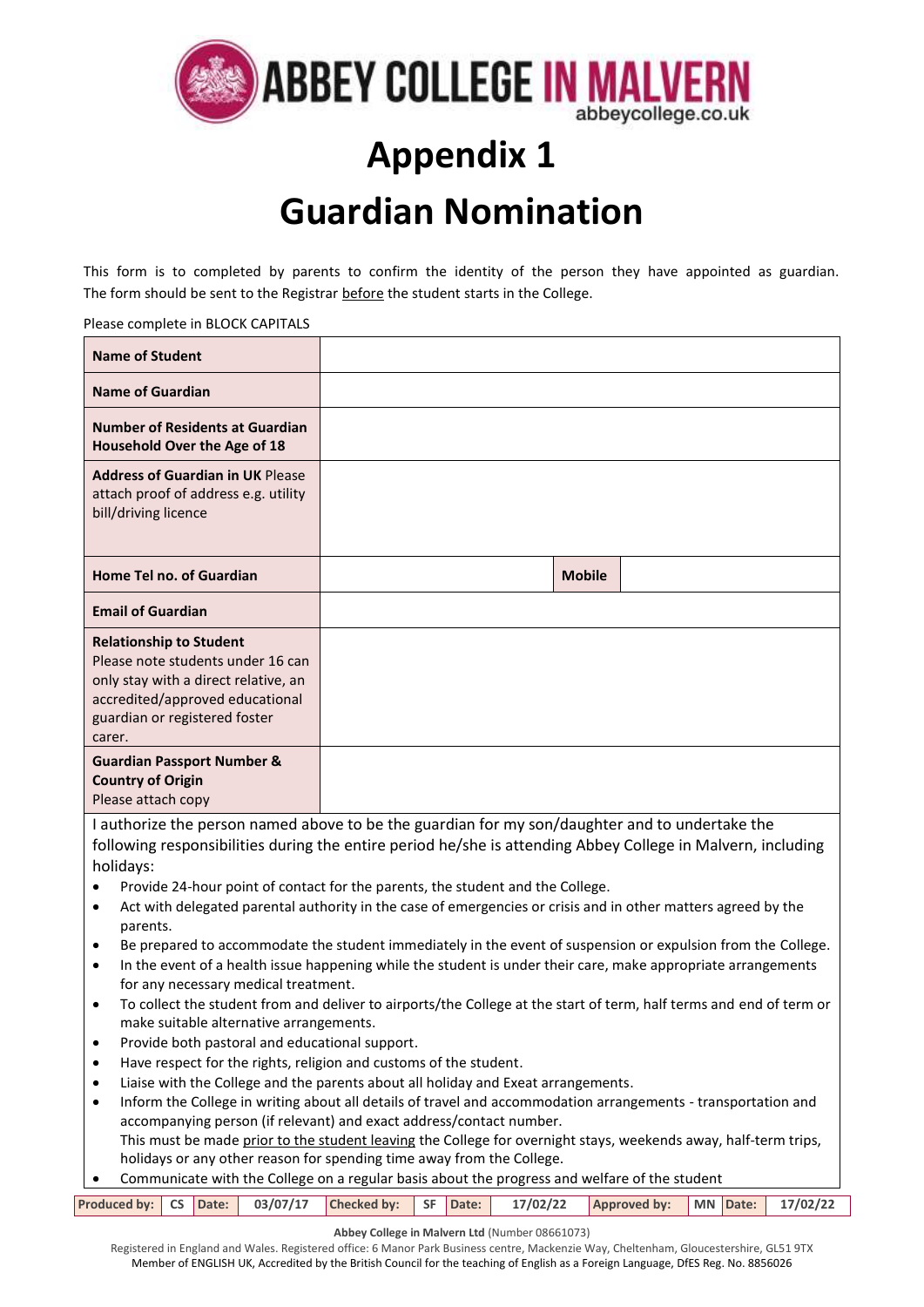

• Follow, what is commonly regarded as, best practice in guardianship and (where appropriate) hosting of international students.

#### **Parent's Declaration:**

I declare that:

- I have completed this form accurately to the best of my knowledge
- I will update the College if any of this information changes throughout the year
- I accept full responsibility for the safety of my child while staying with the aforementioned person
- I have checked the suitability of the nominated person

I confirm that the nominated person:

- is a UK resident and spend the majority of their time in the UK so fully available as a guardian
- resides within 2 hours travelling distance from the College by either car or public transport
- is over 25 years old
- is a friend of the family or another family member or a professional Guardianship Agency that I entrust the responsibility of

| <b>PARENT'S NAME:</b> | <b>SIGNATURE:</b> | DATE: |
|-----------------------|-------------------|-------|
|                       |                   |       |
|                       |                   |       |

| <b>For College Use Only</b>                 | Form to be filed in Welfare Book in Students Services |          |        |  |  |  |  |  |
|---------------------------------------------|-------------------------------------------------------|----------|--------|--|--|--|--|--|
| Copies of guardian ID attached and on class |                                                       | Yes / No | Signed |  |  |  |  |  |
| Proof of address attached                   |                                                       | Yes / No | Signed |  |  |  |  |  |
| Visa attached                               |                                                       | Yes / No | Signed |  |  |  |  |  |
| Information checked on class                |                                                       | Yes / No | Signed |  |  |  |  |  |

**Note: Abbey College does not recommend that any student stay with anyone who is not a direct relative unless all members of the household have a current DBS check.** 

**Note: The College reserves the right to refuse any visit during term time if we have any doubts concerning the safety of the student.**

## **VERY IMPORTANT:**

- **The choice of the guardian is entirely the responsibility of the parent(s)**
- **The College has no legal responsibility for any guardian arrangements**
- **The College expects the guardian arrangements to satisfy the expectations detailed in the Abbey College in Malvern Guardianship Policy**
- **Please be aware that an Enhanced DBS is required for each resident in the guardian's household over the age of 18.**

**Produced by: CS Date: 03/07/17 Checked by: SF Date: 17/02/22 Approved by: MN Date: 17/02/22**

**Abbey College in Malvern Ltd** (Number 08661073)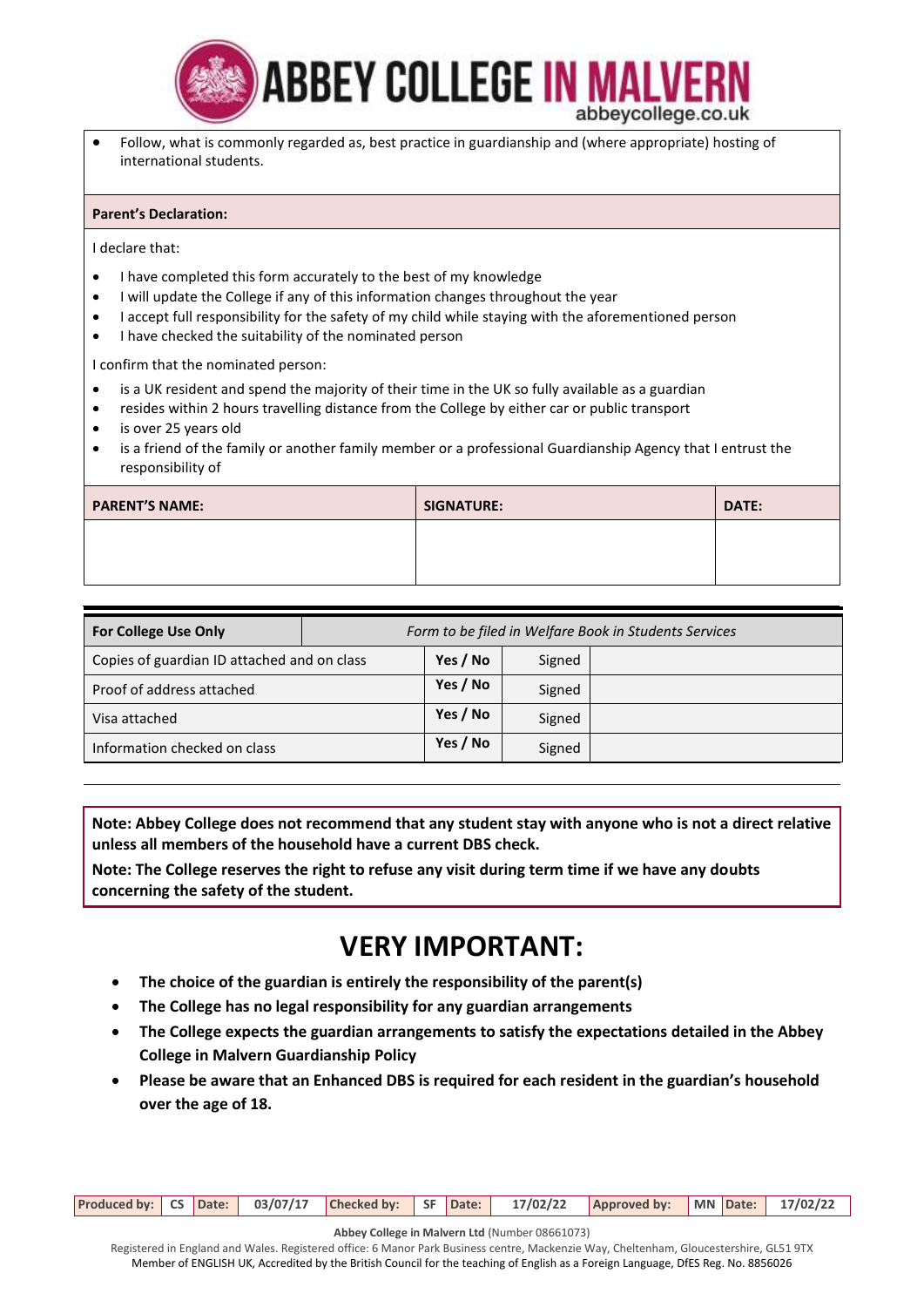

# **Appendix 2 Guardian Agreement**

This form is to be completed by the individual guardian or by the guardianship agency. The form should be sent to the Registrar **before** the student starts in the College.

Please complete in BLOCK CAPITALS

| <b>Name of Student</b>                                                                                                                                                                                           |                    |             |               |                     |             |          |
|------------------------------------------------------------------------------------------------------------------------------------------------------------------------------------------------------------------|--------------------|-------------|---------------|---------------------|-------------|----------|
| <b>Name of Guardian</b>                                                                                                                                                                                          |                    |             |               |                     |             |          |
| <b>Address of Guardian in UK</b><br>Please attach proof of address<br>e.g. utility bill/driving licence                                                                                                          |                    |             |               |                     |             |          |
| Home Tel no. of Guardian                                                                                                                                                                                         |                    |             | <b>Mobile</b> |                     |             |          |
| <b>Email of Guardian</b>                                                                                                                                                                                         |                    |             |               |                     |             |          |
| <b>Relationship to Student</b><br>Please note students under 16 can<br>only stay with a direct relative, an<br>accredited/approved educational<br>guardian or registered foster<br>carer.                        |                    |             |               |                     |             |          |
| <b>Guardian Passport Number &amp;</b><br><b>Country of Origin</b><br>Please attach copy                                                                                                                          |                    |             |               |                     |             |          |
| <b>Others That Reside in the</b><br>Household Over the Age of 18.                                                                                                                                                |                    |             |               |                     |             |          |
| Please name all other<br>occupants that will have<br>regular contact with the child<br>over the age of 18. They will<br>also need an enhanced DBS<br>undertaken. Enter their email<br>address and date of birth. |                    |             |               |                     |             |          |
| <b>Produced by:</b><br>03/07/17<br><b>CS</b><br>Date:                                                                                                                                                            | <b>Checked by:</b> | SF<br>Date: | 17/02/22      | <b>Approved by:</b> | MN<br>Date: | 17/02/22 |

**Abbey College in Malvern Ltd** (Number 08661073)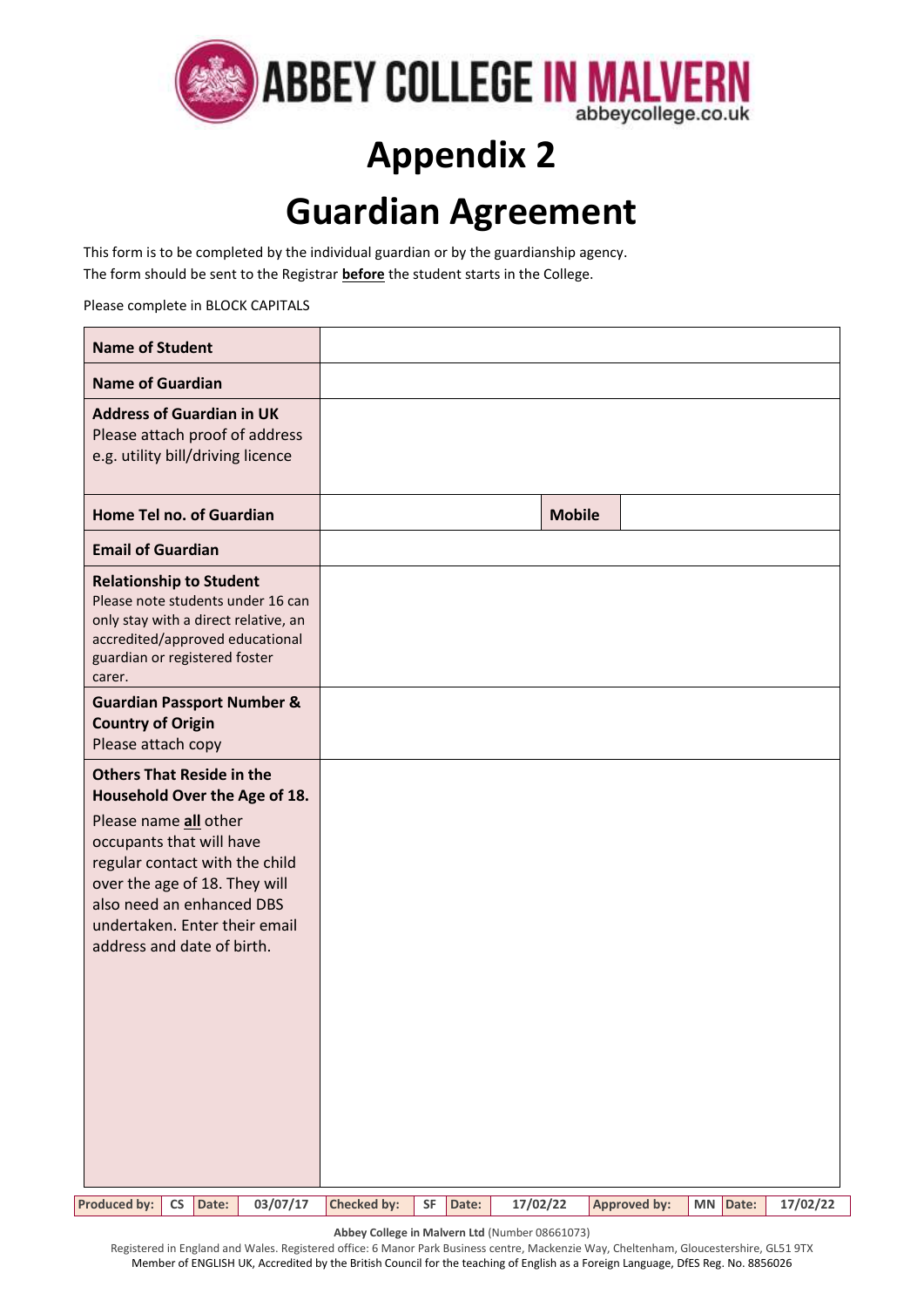

I agree to being the individual guardian/agency for the above-mentioned students and to undertake the following responsibilities during the entire period he/she is attending Abbey College in Malvern, including holidays:

- Provide 24-hour point of contact for the parents, the student and the College.
- Act with delegated parental authority in the case of emergencies or crisis and in other matters agreed by the parents.
- Be prepared to accommodate the student immediately in the event of suspension or expulsion from the College.
- In the event of a health issue happening while the student is under their care, make appropriate arrangements for any necessary medical treatment.
- To collect the student from and deliver to airports/the College at the start of term, half terms and end of term or make suitable alternative arrangements.
- Provide both pastoral and educational support.
- Have respect for the rights, religion and customs of the student.
- Liaise with the College and the parents about all holiday and Exeat arrangements.
- Inform the College in writing about all details of travel and accommodation arrangements transportation and accompanying person (if relevant) and exact address/contact number. This must be made prior to the student leaving the College for overnight stays, weekends away, half-term trips, holidays or any other reason for spending time away from the College.
- Communicate with the College on a regular basis about the progress and welfare of the student.
- Follow what is commonly regarded as best practice, in guardianship and (where appropriate) hosting of international students.

### **Parent's Declaration:**

### *(if individual guardian)*

I confirm that I:

- undertake the above list of responsibilities
- accept full responsibility for the safety of the student while staying with me
- am not a full-time student living in accommodation provided by another educational institution
- am a UK resident and spend the majority of their time in the UK so fully available as a guardian
- reside within 2 hours travelling distance from the College by either car or public transport
- am over 25 years old and not in full-time education
- am either a friend of the family or another family member
- •

*(if a guardianship agency)*

I confirm that:

- the above-named agency will undertake the above list of responsibilities
- the agency will provide the above-named student with a guardian

• is a UK resident and resides within 2 hours travelling distance from the College by either car or public transport

| <b>NAME:</b> | <b>SIGNATURE:</b> | DATE: |
|--------------|-------------------|-------|
| Parent:      |                   |       |
| Guardian:    |                   |       |

| <b>For College Use Only</b> |  |  |  | Form to be filed in Welfare Book in Students Services |  |  |          |              |  |  |                   |  |
|-----------------------------|--|--|--|-------------------------------------------------------|--|--|----------|--------------|--|--|-------------------|--|
|                             |  |  |  |                                                       |  |  |          |              |  |  |                   |  |
| Produced by: CS Date:       |  |  |  | $\vert$ 03/07/17 Checked by: SF Date:                 |  |  | 17/02/22 | Approved by: |  |  | MN Date: 17/02/22 |  |
|                             |  |  |  |                                                       |  |  |          |              |  |  |                   |  |

**Abbey College in Malvern Ltd** (Number 08661073)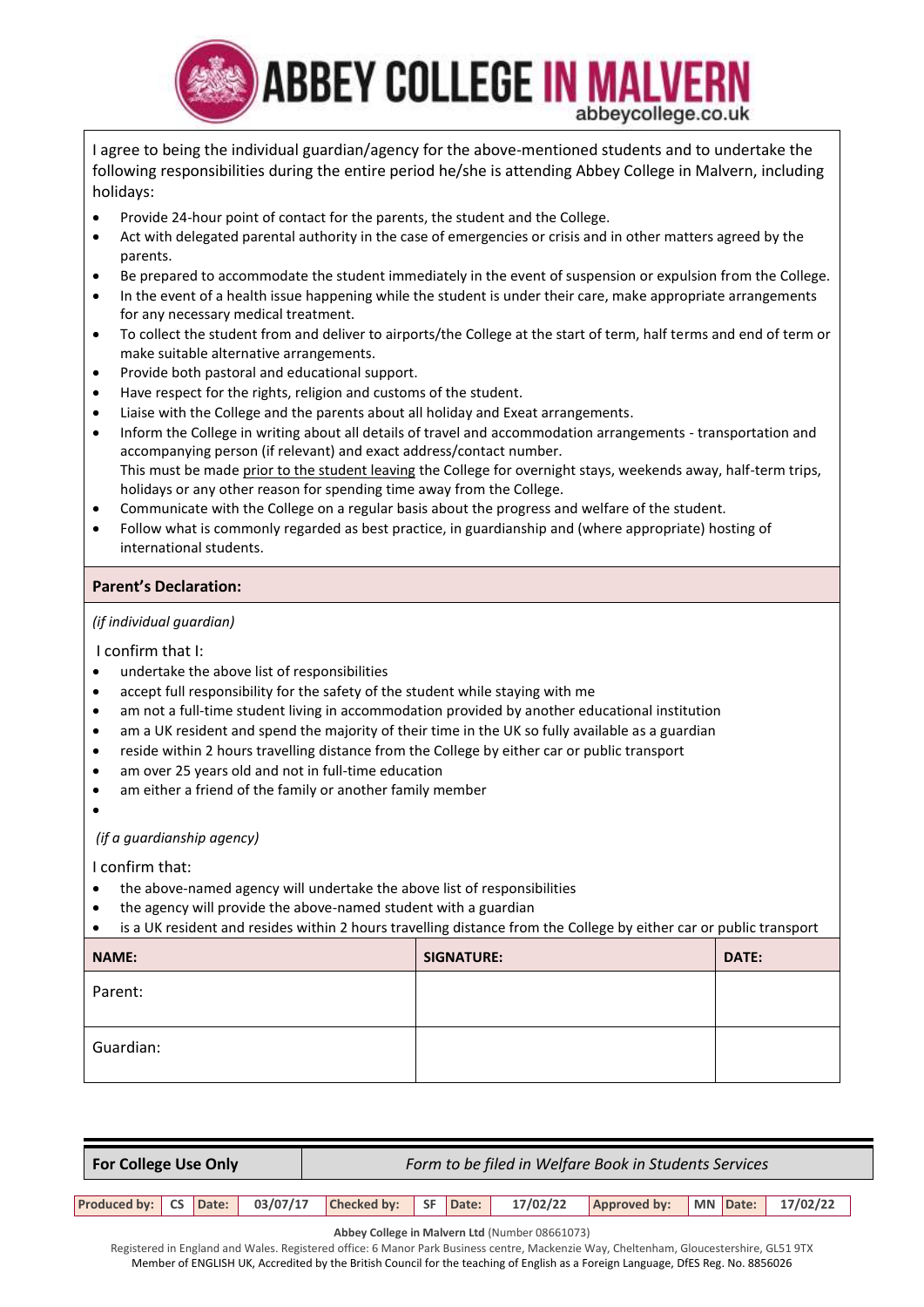

| Copies of guardian ID attached and on Class | Yes / No | Signed |  |
|---------------------------------------------|----------|--------|--|
| Proof of address attached                   | Yes / No | Signed |  |
| Visa attached                               | Yes / No | Signed |  |
| Information checked on Class                | Yes / No | Signed |  |

**Note: Abbey College does not recommend that any student stay with anyone who is not a direct relative unless all members of the household have a current DBS check.** 

**Note: The College reserves the right to refuse any visit during term time if we have any doubts concerning the safety of the student.**

# **VERY IMPORTANT:**

- **The choice of the guardian is entirely the responsibility of the parent(s)**
- **The College has no legal responsibility for any guardian arrangements**
- **The College expects the guardian arrangements to satisfy the expectations detailed in the Abbey College in Malvern Guardianship Policy**

|  |  |  |  | Produced by: CS Date: 03/07/17 Checked by: SF Date: 17/02/22 Approved by: MN Date: 17/02/22 |  |  |
|--|--|--|--|---------------------------------------------------------------------------------------------|--|--|

**Abbey College in Malvern Ltd** (Number 08661073)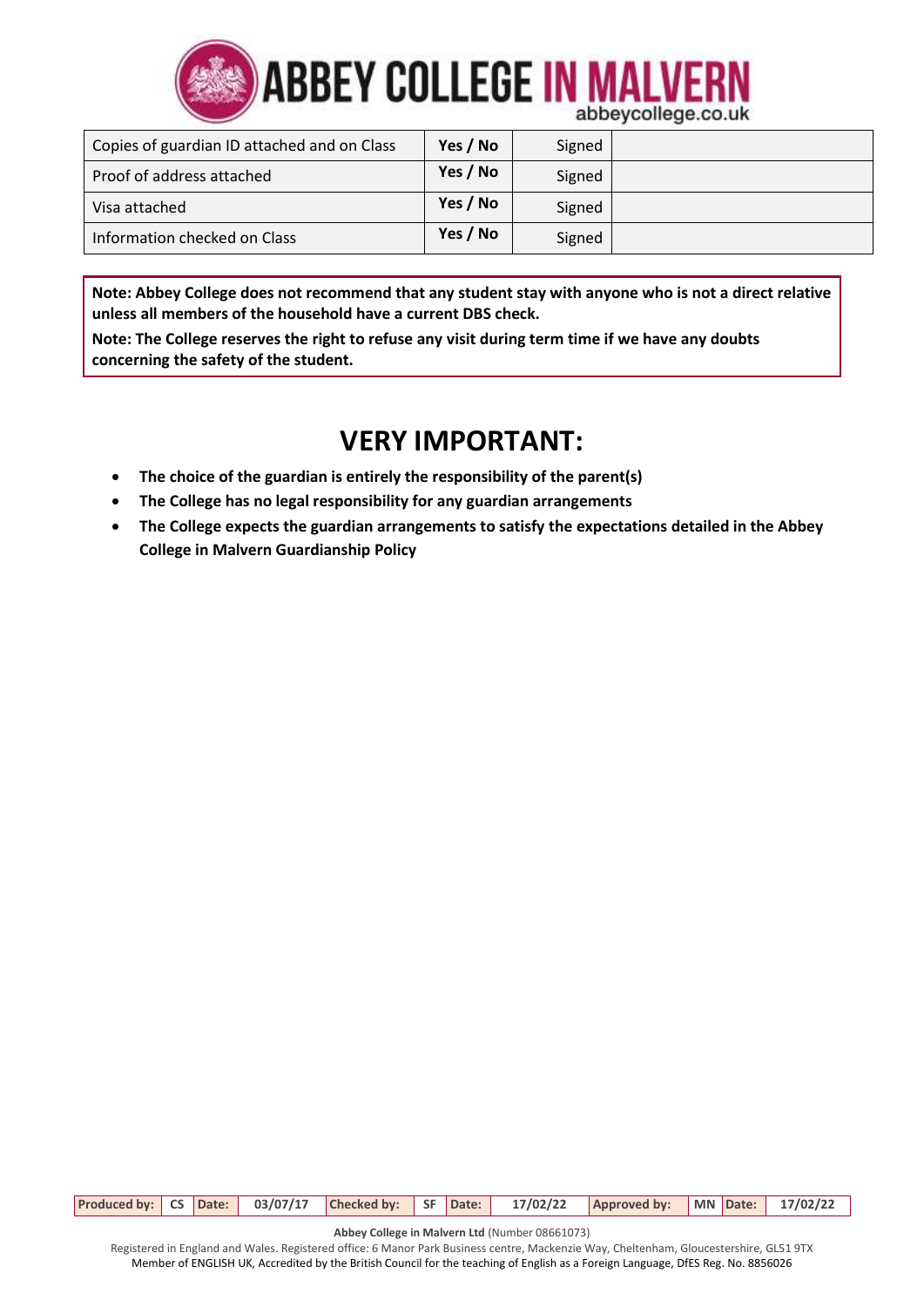

# **Appendix 3**

# **AEGIS Accredited Educational Guardianship Agencies**

The Association of Educational Guardians for International Students (AEGIS) is a national body for monitoring and regulating the welfare of international students. It provides accreditation of guardianship organisations in line with the National Minimum Standards for Boarding and guidance from Ofsted.

## **AEGIS Contact Details**

Website:<http://www.aegisuk.net/>

## **Accredited Agencies for the Malvern area**

- Abacus Guardians **[> view](http://www.aegisuk.net/index.php?task=displayorganisation&orgid=94)**
- Academic Families Ltd **[> view](http://www.aegisuk.net/index.php?task=displayorganisation&orgid=492)**
- Academic Guardians UK Ltd **[> view](http://www.aegisuk.net/index.php?task=displayorganisation&orgid=421)**
- Acorn Education Services **[> view](http://www.aegisuk.net/index.php?task=displayorganisation&orgid=16)**
- Alpha Plus Guardian Services **[> view](http://www.aegisuk.net/index.php?task=displayorganisation&orgid=7)**
- Aquae Sulis Guardians Ltd **[> view](http://www.aegisuk.net/index.php?task=displayorganisation&orgid=423)**
- Bright World Guardianships Ltd **[> view](http://www.aegisuk.net/index.php?task=displayorganisation&orgid=17)**
- British Guardianship Ltd **[> view](http://www.aegisuk.net/index.php?task=displayorganisation&orgid=495)**
- Carfax Educational Guardians **[> view](http://www.aegisuk.net/index.php?task=displayorganisation&orgid=88)**
- Castle Guardians Ltd **[> view](http://www.aegisuk.net/index.php?task=displayorganisation&orgid=419)**
- Clarendon International Education **[> view](http://www.aegisuk.net/index.php?task=displayorganisation&orgid=3)**
- College Guardians **[> view](http://www.aegisuk.net/index.php?task=displayorganisation&orgid=25)**
- Cotswold Guardians **[> view](http://www.aegisuk.net/index.php?task=displayorganisation&orgid=98)**
- English Guardian (UK Study Centre Ltd) **[> view](http://www.aegisuk.net/index.php?task=displayorganisation&orgid=427)**
- Guardians Etc **[> view](http://www.aegisuk.net/index.php?task=displayorganisation&orgid=441)**
- Guardians UK **[> view](http://www.aegisuk.net/index.php?task=displayorganisation&orgid=10)**
- HEGS Heart of England Guardianship Services Ltd a registered company **[> view](http://www.aegisuk.net/index.php?task=displayorganisation&orgid=86)**
- Heritage Educational Planning **[> view](http://www.aegisuk.net/index.php?task=displayorganisation&orgid=15)**
- Icon Education **[> view](http://www.aegisuk.net/index.php?task=displayorganisation&orgid=505)**
- Intense Educational Ltd **[> view](http://www.aegisuk.net/index.php?task=displayorganisation&orgid=461)**
- James-Lee Consultancy Ltd **[> view](http://www.aegisuk.net/index.php?task=displayorganisation&orgid=14)**
- Living Learning English **[> view](http://www.aegisuk.net/index.php?task=displayorganisation&orgid=13)**
- Mission Links UK Educational Consultants **[> view](http://www.aegisuk.net/index.php?task=displayorganisation&orgid=19)**
- Overseas Personal Development Services 北京晟桥 **[> view](http://www.aegisuk.net/index.php?task=displayorganisation&orgid=417)**
- Oxford Guardians **[> view](http://www.aegisuk.net/index.php?task=displayorganisation&orgid=497)**
- Parents Abroad **[> view](http://www.aegisuk.net/index.php?task=displayorganisation&orgid=82)**
- Pippa's Guardians **[> view](http://www.aegisuk.net/index.php?task=displayorganisation&orgid=18)**
- PJ's Guardianship Child **[> view](http://www.aegisuk.net/index.php?task=displayorganisation&orgid=425)**
- Quest Guardians Ltd **[> view](http://www.aegisuk.net/index.php?task=displayorganisation&orgid=40)**
- Students International Limited **[> view](http://www.aegisuk.net/index.php?task=displayorganisation&orgid=9)**
- Study Links **[> view](http://www.aegisuk.net/index.php?task=displayorganisation&orgid=85)**
- Sutherland Education Ltd **[> view](http://www.aegisuk.net/index.php?task=displayorganisation&orgid=6)**
- UK China Student Union (UCSU Guardians) **[> view](http://www.aegisuk.net/index.php?task=displayorganisation&orgid=101)**
- UK Guardians **[> view](http://www.aegisuk.net/index.php?task=displayorganisation&orgid=487)**
- White House Guardians **[> view](http://www.aegisuk.net/index.php?task=displayorganisation&orgid=487)**

|  |  |  |  |  |  |  |  |  | Produced by: CS Date: 03/07/17 Checked by: SF Date: 17/02/22 Approved by: MN Date: 17/02/22 |  |  |  |
|--|--|--|--|--|--|--|--|--|---------------------------------------------------------------------------------------------|--|--|--|
|--|--|--|--|--|--|--|--|--|---------------------------------------------------------------------------------------------|--|--|--|

**Abbey College in Malvern Ltd** (Number 08661073)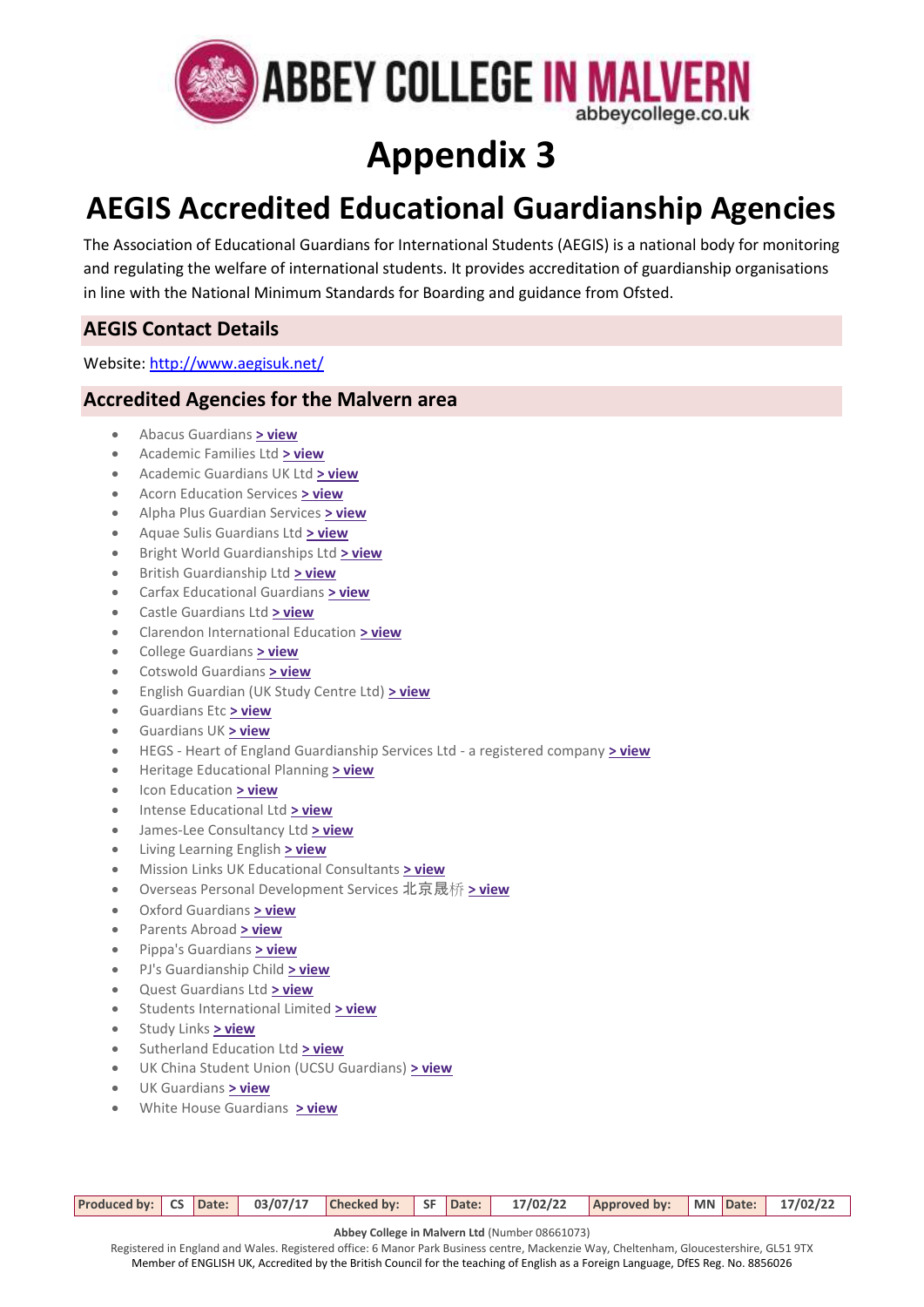

# **Appendix 4**

# **Example of Exeat Form**

| This form is to be completed by parents/guardians/agents to give permission for a student to leave the College.<br>If at any time during the EXEAT ANY of the details on this form change, we must be informed immediately. |           |           |        |           |                                                       |                |     |  |
|-----------------------------------------------------------------------------------------------------------------------------------------------------------------------------------------------------------------------------|-----------|-----------|--------|-----------|-------------------------------------------------------|----------------|-----|--|
| <b>STUDENT DETAILS</b>                                                                                                                                                                                                      |           |           |        |           |                                                       |                |     |  |
| <b>Name of Student</b>                                                                                                                                                                                                      |           |           |        |           | <b>DOB</b>                                            |                | Age |  |
| <b>Departing Date</b>                                                                                                                                                                                                       |           |           |        |           |                                                       | <b>Time</b>    |     |  |
| <b>Returning Date</b>                                                                                                                                                                                                       |           |           |        |           |                                                       | <b>Time</b>    |     |  |
| <b>Boarding House</b>                                                                                                                                                                                                       |           |           |        |           |                                                       | <b>Room No</b> |     |  |
| <b>Mobile Number (Student)</b>                                                                                                                                                                                              |           |           |        |           |                                                       |                |     |  |
| <b>EXEAT DETAILS</b>                                                                                                                                                                                                        |           |           |        |           |                                                       |                |     |  |
| <b>Reason for Exeat</b>                                                                                                                                                                                                     |           |           |        |           |                                                       |                |     |  |
| Name of Person Responsible for Student While on Exeat                                                                                                                                                                       |           |           |        |           |                                                       |                |     |  |
| <b>Relationship to Student</b>                                                                                                                                                                                              |           |           |        |           |                                                       |                |     |  |
| <b>Contact Telephone Number</b>                                                                                                                                                                                             |           |           |        |           |                                                       |                |     |  |
| <b>Emergency Telephone Number (Mobile)</b>                                                                                                                                                                                  |           |           |        |           |                                                       |                |     |  |
| <b>Email Address</b>                                                                                                                                                                                                        |           |           |        |           |                                                       |                |     |  |
| <b>Address Where Student</b>                                                                                                                                                                                                |           |           |        |           |                                                       |                |     |  |
| <b>Will be Staying</b>                                                                                                                                                                                                      |           |           |        |           |                                                       |                |     |  |
| STUDENT UNDER THE AGE OF 16 can NOT travel alone.                                                                                                                                                                           |           |           |        |           |                                                       |                |     |  |
| Transport must be pre-arranged to/from destination.                                                                                                                                                                         |           |           |        |           |                                                       |                |     |  |
| Please give full travel<br>arrangements                                                                                                                                                                                     |           |           |        |           |                                                       |                |     |  |
|                                                                                                                                                                                                                             |           |           |        |           |                                                       |                |     |  |
| Parent/Guardian<br>Signature (if necessary)                                                                                                                                                                                 |           |           |        |           |                                                       | <b>Date</b>    |     |  |
| For College Use Only                                                                                                                                                                                                        |           |           |        |           | Form to be filed in Welfare Book in Students Services |                |     |  |
| Student not in detention/suspended/etc.?                                                                                                                                                                                    |           |           |        | Yes / No* | Signed                                                |                |     |  |
| Student has Permission? **                                                                                                                                                                                                  |           |           |        | Yes / No* | Signed                                                |                |     |  |
| Written confirmation received & copy attached?                                                                                                                                                                              |           |           |        | Yes / No* | Signed                                                |                |     |  |
| Checked against CLASS contact details?                                                                                                                                                                                      |           | Yes / No* | Signed |           |                                                       |                |     |  |
| Exeat approved by Welfare                                                                                                                                                                                                   |           |           |        | Yes / No* | Signed                                                |                |     |  |
| <b>Exeat Granted</b>                                                                                                                                                                                                        | Yes / No* | By (Name) |        |           | Signed                                                |                |     |  |
| * Delete as appropriate (if not relevant, delete both Yes and No)<br>Date<br>** Check Parent Questionnaire in Student's file/Exeat List                                                                                     |           |           |        |           |                                                       |                |     |  |

**The College reserves the right to refuse any EXEAT during term time if we have any doubts concerning the safety of the student.**

**Produced by: CS Date: 03/07/17 Checked by: SF Date: 17/02/22 Approved by: MN Date: 17/02/22**

**Abbey College in Malvern Ltd** (Number 08661073)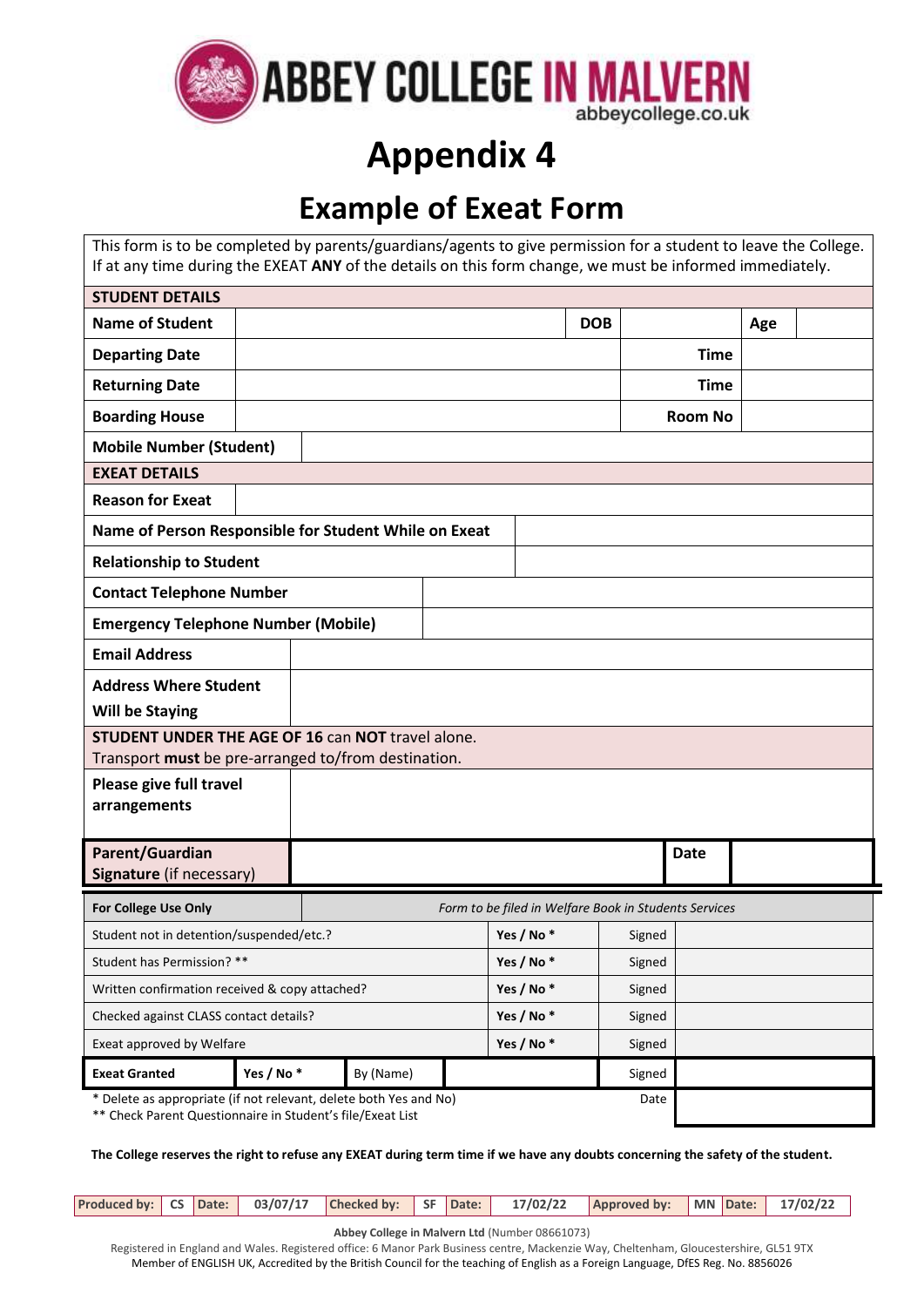

# **Appendix 5**

# **Example of Holiday Form** (eg Summer 2017)

| <b>Student Name:</b><br>(in full) | Age |  |
|-----------------------------------|-----|--|
| Date of Last Exam                 |     |  |
| <b>Expected Date of</b>           |     |  |
| <b>Departure</b>                  |     |  |

## **Summer Plans**

This form must be returned by parents/guardians/representatives by **12th May 2017 Students under the age of 18 cannot complete their own forms.**

| Where Will the Student Stay? | $\Box$ Going home<br>(Go to section 1 below)                                 |
|------------------------------|------------------------------------------------------------------------------|
|                              | □ Staying in UK with direct family member*<br>(Go to <b>section 2</b> below) |
|                              | □ Summer Course at Abbey College<br>(Go to section 3 below)                  |
|                              | □ Other<br>(students over 16 only)                                           |

### **SECTION 1a – DEPARTURE FLIGHT**

### **THE TICKET MUST BE COPIED AND ATTACHED**

| <b>Departure</b><br>Date: | Airport:              | Terminal: (if<br>known) |  |
|---------------------------|-----------------------|-------------------------|--|
| Time:                     | <b>Flight Number:</b> | <b>Flying To:</b>       |  |

| <b>TRANSFER:</b>                                                             | $\Box$ Free transfer required **                         |
|------------------------------------------------------------------------------|----------------------------------------------------------|
| The College provides a free transfer on<br>23/06/17 between 10:00 - 17:00 to | $\Box$ Taxi required                                     |
| LONDON HEATHROW ONLY                                                         | $\Box$ Making own way to airport (students over 16 only) |

**\*\* Please note that restrictions apply to flight departure and arrival times for use of the free transfer.**

**\*A direct family member is: brother, sister, parent, step-parent, grandparent, uncle (the brother or half-brother of your parent), aunt (the sister or half-sister of your parent).**

| SECTION 1b RETURN FLIGHT - TRAVEL DAY IS 11/09/2017 |  |  |  |  |  |  |  |                                                                                             |  |  |  |
|-----------------------------------------------------|--|--|--|--|--|--|--|---------------------------------------------------------------------------------------------|--|--|--|
|                                                     |  |  |  |  |  |  |  | Produced by: CS Date: 03/07/17 Checked by: SF Date: 17/02/22 Approved by: MN Date: 17/02/22 |  |  |  |

**Abbey College in Malvern Ltd** (Number 08661073)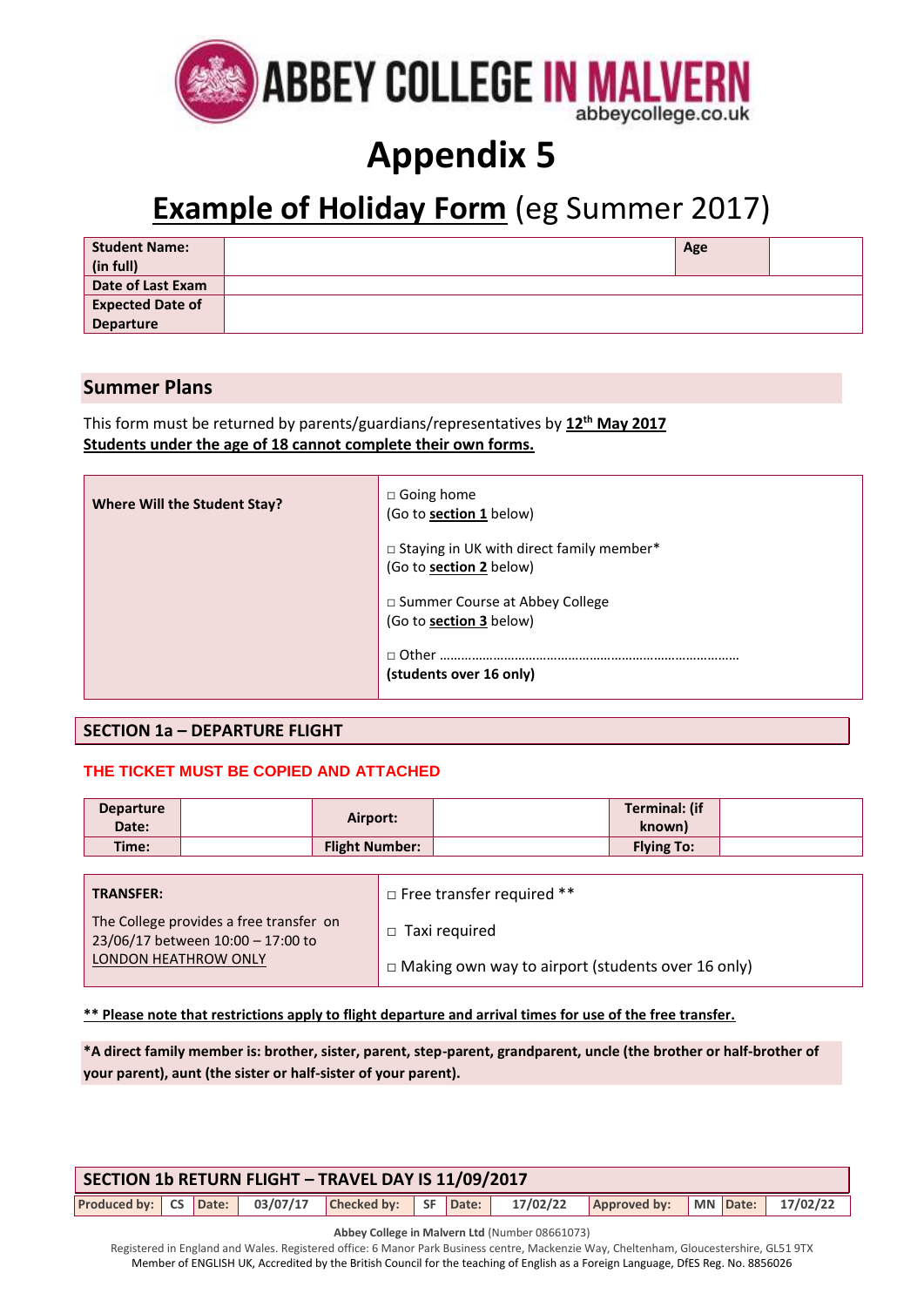

## **THE TICKET MUST BE COPIED AND ATTACHED**

IF RETURN DETAILS ARE NOT KNOWN YOU MUST CONTACT THE COLLEGE BY **20/8/17** OR **WE WILL NOT BE ABLE TO GUARANTEE** A PLACE ON THE FREE TRANSFER ON 11th September 2017.

#### **Email**: [welfare@abbeycollege.co.uk](mailto:welfare@abbeycollege.co.uk;sarah@abbeycollege.co.uk)

| <b>Arrival Date:</b>                                                           |  | Airport:              |                                                          |  | Terminal:<br>(if known) |  |  |
|--------------------------------------------------------------------------------|--|-----------------------|----------------------------------------------------------|--|-------------------------|--|--|
| Time:                                                                          |  | <b>Flight number:</b> |                                                          |  | Flying to:              |  |  |
|                                                                                |  |                       |                                                          |  |                         |  |  |
| <b>TRANSFER:</b>                                                               |  |                       | $\Box$ Free transfer required **                         |  |                         |  |  |
| The College provides a free transfer on<br>11/09/17 between 10:00 - 17:00 from |  |                       | Taxi required<br>$\Box$                                  |  |                         |  |  |
| LONDON HEATHROW ONLY                                                           |  |                       | $\Box$ Making own way to airport (students over 16 only) |  |                         |  |  |

**\*\*Please note that restrictions apply to flight departure and arrival times for use of the free transfer.**

### **SECTION 2 – STAYING IN UK**

| Name of person     | Relationship to student: | Family member (please state)                                                                    |
|--------------------|--------------------------|-------------------------------------------------------------------------------------------------|
| student is staying |                          |                                                                                                 |
| with:              |                          |                                                                                                 |
|                    |                          |                                                                                                 |
|                    |                          | <b>AEGIS Registered Guardian</b>                                                                |
|                    |                          |                                                                                                 |
|                    |                          |                                                                                                 |
|                    |                          | Other (over 18 only)                                                                            |
|                    |                          |                                                                                                 |
|                    |                          |                                                                                                 |
| Telephone          | Address:                 |                                                                                                 |
| number:            |                          |                                                                                                 |
| <b>Full travel</b> |                          | Students under the age of 16 cannot travel alone without special permission from the Principal. |
|                    |                          |                                                                                                 |
| arrangements:      |                          |                                                                                                 |
|                    |                          |                                                                                                 |
|                    |                          |                                                                                                 |

### **SECTION 3 – SUMMER COURSE AT ABBEY COLLEGE**

| Have you already<br>booked the course? | $\sqcap$ Yes<br>$\Box$ No                                                                     |
|----------------------------------------|-----------------------------------------------------------------------------------------------|
|                                        | If no please speak to Millad Noor, Short Course Registrar, by 29/05/17 to book<br>your place. |
|                                        | Please note you will not be accommodated in your current room.                                |

| <b>SECTION 4 - STORAGE</b> |  |  |  |                                                     |  |  |          |                                |  |  |
|----------------------------|--|--|--|-----------------------------------------------------|--|--|----------|--------------------------------|--|--|
|                            |  |  |  |                                                     |  |  |          |                                |  |  |
|                            |  |  |  | Produced by: CS Date: 03/07/17 Checked by: SF Date: |  |  | 17/02/22 | Approved by: MN Date: 17/02/22 |  |  |

**Abbey College in Malvern Ltd** (Number 08661073)